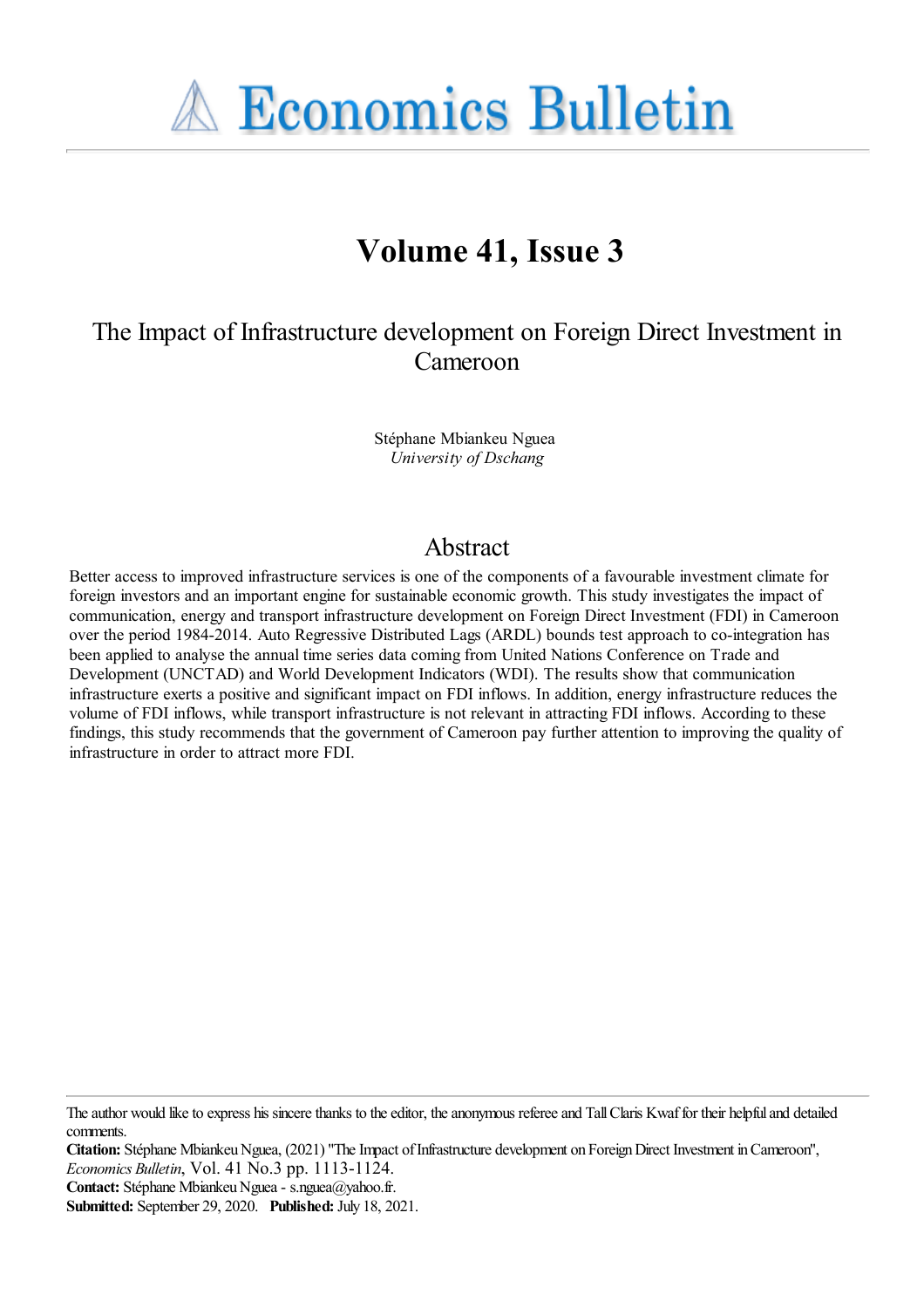#### **1. Introduction**

## *1.1. Background*

Foreign Direct Investment (FDI) is an important source of capital for investment in developing countries. Like many emerging economies, the level of economic development of Sub-Saharan African (SSA) countries requires continued foreign investment to stimulate the economy and improve the welfare. For SSA countries, the role of FDI has proven all the more essential as it can help to fill the gap between domestic savings and investments while mobilizing the necessary resources to achieve the Sustainable Development Goals (SDGs). As reported by the Organization for Economic Cooperation and Development (OECD, 2008), FDI is one of the main drivers of international economic system. When the appropriate hostcountry policies are in place, it can be a financial stability factor, support to the economic development and the social welfare.

According to Nyaosi (2011), FDI provides new technologies, improves the efficiency of existing technologies and brings financial resources to host countries. Foreign Direct Investment also facilitates access to international markets and plays a major role in the development and strengthening of the export capabilities of the host economies. FDI has the potential to lead to change in management and corporate governance, enhance domestic competences and transfer modern and "cleaner" technologies in the host country. The importance given to FDI in modernisation, employment, income growth and development process pushed several SSA countries to introduce strategies to attract and promote FDI. However, Sub-Saharan African countries are not performing as well than any region in the world in FDI attractiveness process (UNCTAD, 2018). In fact, FDI does not accrue mechanically, national policies such as development of human capital and infrastructure, macroeconomics and political stability, and financial development matter for attracting FDI in the SSA countries and for reaping the full gain of foreign investment for development.

The availability of infrastructures such as telecommunications, railways, airports, ports and roads reduce operational costs, tariffs and facilitate access to new markets in a specific country. The competitive position of a country is determined by its transportation costs, tariffs and access to a new market (Rehman et al., 2011). Poor infrastructure limits access to both local and international markets which ultimately impede FDI growth in SSA countries. Several studies focusing on the determinant of FDI concluded that infrastructures have a positive impact in captivating FDI (Chakrabarti et al., 2012; Khadaroo and Seetanah, 2009; Babatunde, 2011).

## *1.2 Cameroon FDI inflows*

FDI is like the main driver behind the economic globalization process and have been considered as the ''the peak'' of globalization process (Donciu, 2013). Within a favourable framework, it is gainful for developing countries like Cameroon.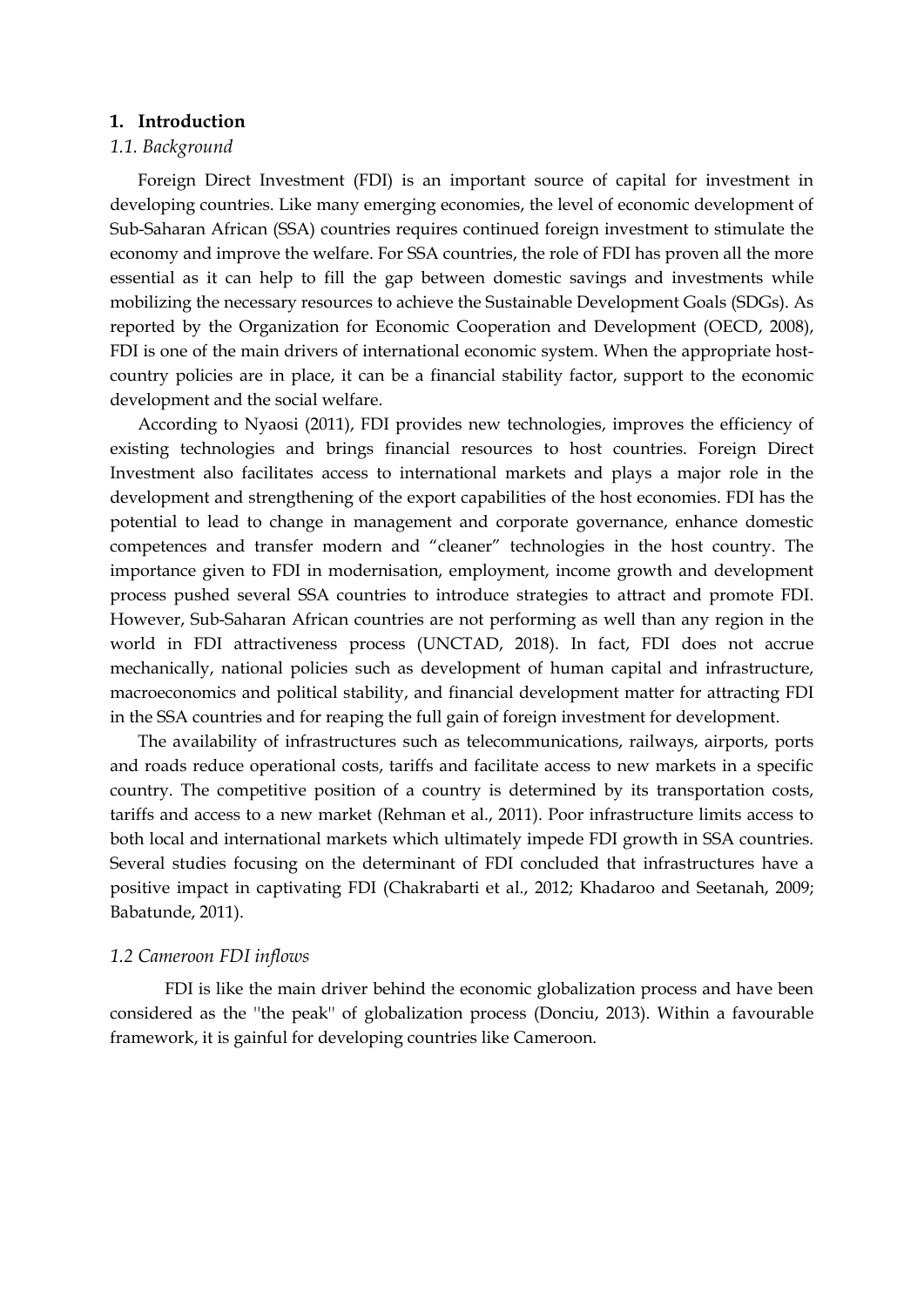

**Figure 1**: FDI trend in Cameroon from 1970 to 2015 (Current US\$ in Millions) **Source:** Constructed by author from UNCTAD (2018)

Cameroon FDI net inflows have been low and stable from 1970 to 1977 when it shut up and until half of the years 1980 with a spectacular rise in 1981, 1983 and 1985 where are recorded \$135.391 million, \$213.821 million and \$316.229 million respectively due to the fact that Cameroon's economy experienced a structural change with the discovery of crude oil and the increase in agricultural output. Between 1985 and 1995 FDI inflows went down sharply with a massive disinvestment amounting to about \$29.2 million, \$5.12 million and \$7.292 million respectively in 1992, 1993 and 1995 owing mainly to the severe economic crisis, combined with the application of a number of measures taken within the context of Structural Adjustment Programmes (SAPs) which wrecked the national economy between 1986 and 1994.

After the economic crisis, there was a significant increase in the FDI inflows with the implementation of macroeconomics policies, the construction of the Chad-Cameroon oil pipeline and integration into the world economy. Between 1995 and 2006 FDI inflows reached \$601.746 million in 2002 and dropped to \$191.017 million in 2007. It later declined drastically between 2007 and 2008 due to global financial crisis. Foreign direct investment net inflows steadily rose from 2008 to 2009 and declined sharply in 2010. Thereafter, it rose sharply from the year 2011 to 2015 with a record level of about \$739.177 million in 2012 before slightly decreasing to \$627.441 million in 2015 (see Figure 1).

FDI inflows to Cameroon is traditionally low compared to the potential of its economy. Cameroon has the potential to become one of the most prosperous and best countries to receive FDI in Africa. However the Cameroon's business climate such as inadequate infrastructure, unskilled labour, corruption, high political risk and others discourage FDI in Cameroon. In order to attract more FDI, significant programs are being implemented by Cameroonian authorities among which infrastructure development.

Since the year 2001, Cameroonian government has made significant progress in many aspects of infrastructure. Cameroonian authorities have managed to developed roads, rails, power, water and sanitation supply and Information and Communication Technology (ICT) networks. During this decade, the government spent about \$930 million per year on infrastructure, equivalent to 5.6 percent of its GDP (Dominguez-Torres and Foster, 2011). After having got to the finishing line of the Heavily-Indebted Poor Country Initiative (HIPCI) in 2006, the government outlines plan to radically improve its energy, transport and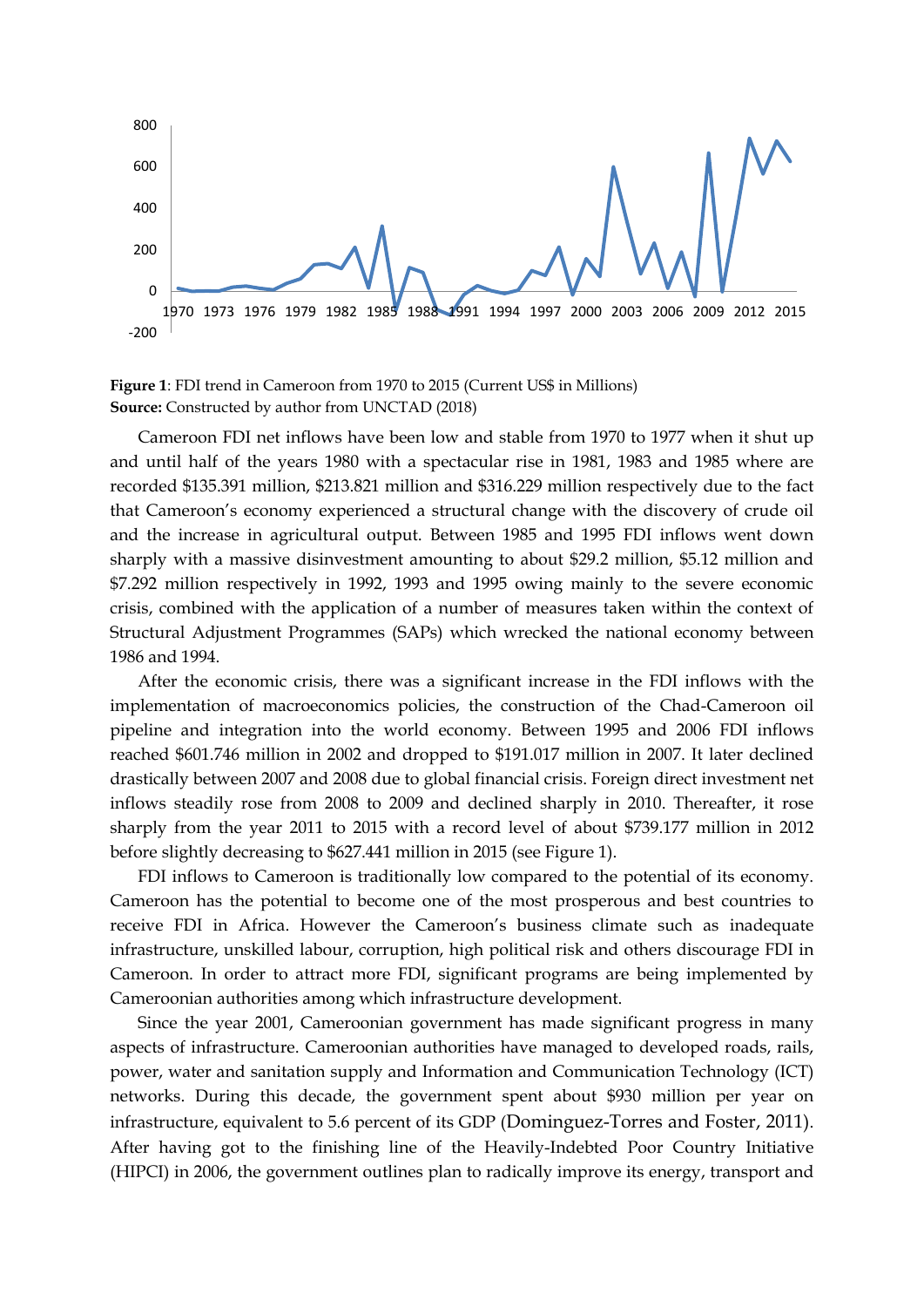telecommunication infrastructures and construction facilities through the Growth and Employment Strategy Paper (GESP) to reach to development by 2035 (Republic of Cameroon 2009). AS evidenced from Energy, Physical and ICT infrastructure, the extension of the railways network from mbalam to Kribi by 450km to ensure the easy transportation of iron from Mbalam iron ore to kribi sea port, the Memve'ele and the Lom Pangar hydroelectric dams with capacity of 211 MegaWatts (MW) and 30MW of electricity respectively, Mekin Hydro-power with capacity of 15MW , the Nigeria Cameroon Submarine Cable system (NCSCS) installed in Kribi under supervision of Cameroon Telecommunication (CAMTEL), the Africa Coast to Europe (ACE) and South Atlantic Interlink (SAIL) submarine Cable which are ready for service. The GESP does not produce the expected result and for this reason the three year Emergency plan (2015-2017) decided by the head of state was the GESP adjustment plan. Despite the up cited infrastructure development projects, Cameroonian economy is still constrained by infrastructure inadequacy and inefficiencies. These include poor roads and railways quality, expensive and unreliable power supply, uncompetitive mobile sector, weak expansion of the mobile and fixed-line markets and shortages of water supply. This therefore raises the following research question: What are the impacts of infrastructure development on the scanty increase in FDI recorded in Cameroon?

The studies of Wekesa et al. (2017), Seetanah (2009), Asiedu (2002), Rehman et al. (2011) and Jaiblai and Shenai (2019) have found significant contribution of infrastructure along with other determinants to attract FDI inflows in SSA countries. Despite these considerations, specific research on the impact of infrastructure on FDI in the Cameroonian context does not exist. Further, empirical studies on the impact of infrastructure on FDI have relied on data from different regions and horizons. Pooling countries in panel data studies is not suitable because policies of infrastructure development and their impacts on the FDI vary across countries. Due to the different operating environments, the results and policy implications are region based and hence the need for country-specific solutions. The results of these studies cannot be generalized to tailor policy recommendations in Cameroon.

The aim of this study is to investigate the impact of infrastructure development on Foreign Direct Investment in Cameroon, taking into consideration the communication, transport and energy infrastructure.

## *1.3. Objectives of the Study*

The main objective of this study is to examine the impact of infrastructure development on FDI in Cameroon over the period 1984-2014. This study specifically seeks to:

- 1. Determine the impact of transport infrastructure development on FDI
- 2. Investigate the impact of energy infrastructure development on FDI
- 3. Find out the impact of communication infrastructure development on FDI

## *1.4. Structure of this study*

This study is organized in five sections: Section 1 covers the introduction and background of the study, statement of the problem, purpose and the objectives of the study. In Section 2, the existing empirical literature on the impact of infrastructure on FDI is reviewed. Section 3 describes econometric methodology and data. The results and their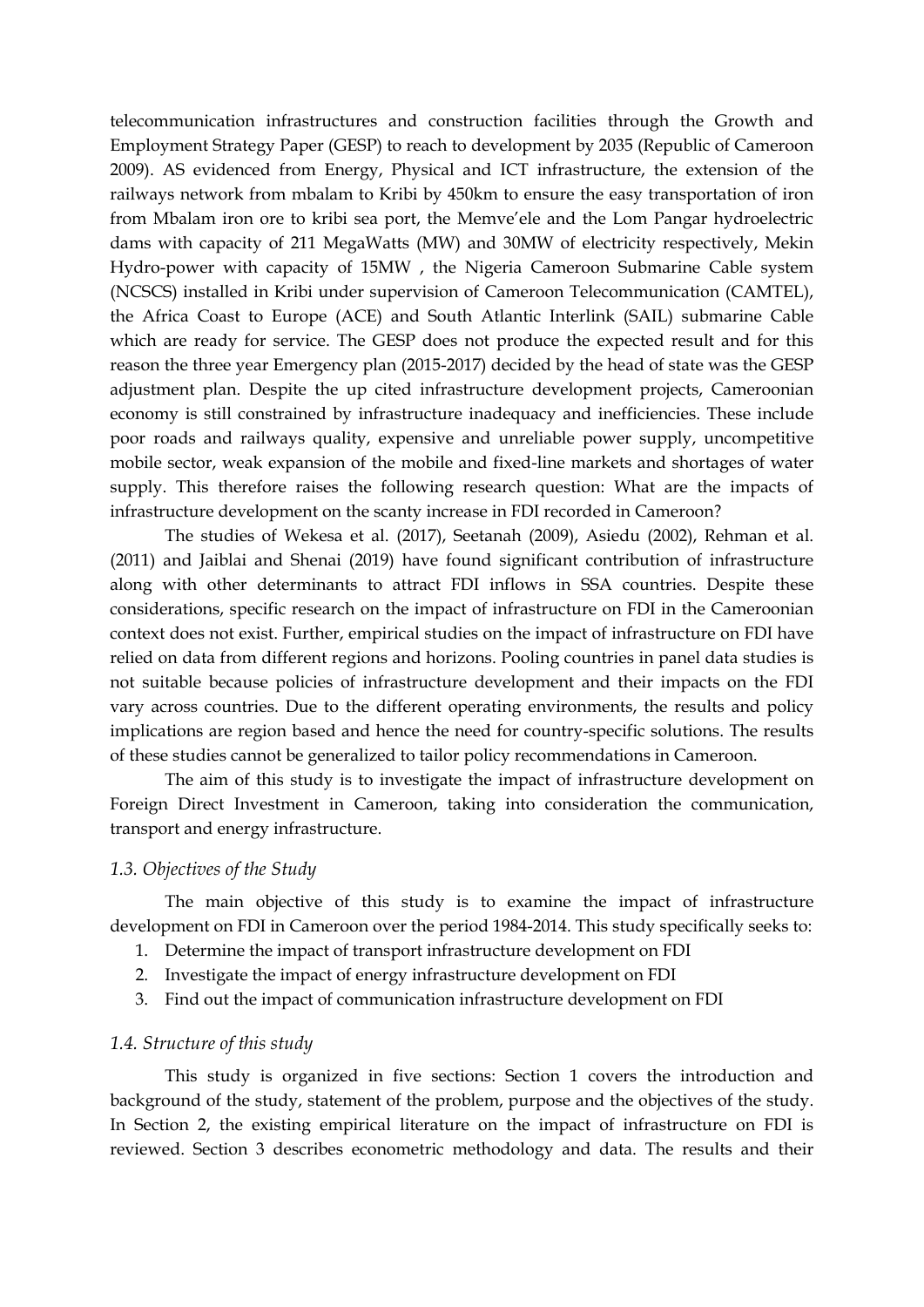interpretations are presented in Section 4, and Section 5 is reserved for the conclusion and the recommendations.

#### **2. Literature Review**

Empirical studies on the relationship between infrastructure and FDI have been increasing over the recent years. In these studies infrastructure is differentiated between hard and soft infrastructure (Bakar et al., 2012; and Seetanah, 2009). Hard comprises all physical infrastructure that are fundamental to functioning a modern industrial economy (such as transport systems, telecommunication services, electricity and broadband systems) and Soft infrastructure refers to all institutions which help to maintain economy and the standard of living of a population such as governance, health, financial and educational systems.

Wheeler and Mody (1992) find evidence that quality of energy, communication, and transport infrastructure have a positive significant impact on the volume of investment in 42 developing countries between the year 1982 and 1988. Fung et al. (2005) empirically examine which type of infrastructure (hard or soft) is key driver of FDI inflows to China. The empirical results show that both soft and hard infrastructures increase FDI inflows. The results also show that soft infrastructures have more significant impact than hard infrastructures. Chakrabarti et al. (2012) investigate the effects of infrastructure development on FDI in India between the year 2002 and 2007 and find that physical infrastructure is associated with increased FDI inflows, though this link rests on the level of infrastructure. Behname (2012) uses cross-sectional data of Southern Asian countries between 1980 and 2009 to investigate the link between infrastructure and FDI flows and find a positive and significant impact of urban infrastructure on FDI inflows. Rehman et al. (2011) investigate the impact of infrastructure on FDI in Pakistan from the period 1975–2008. The results show that infrastructure and market size are positively related to FDI inflows in the both long-run and short run. Bakar et al. (2012) find that both hard and soft infrastructures are positively associated with FDI inflows in Malaysia. The study of Hakro and Omezzine (2011) reveals that governance infrastructure is positively associated with FDI inflows in Mena region countries.

In the African context, Seetanah (2009) examine the relationship between FDI and transport infrastructure in Mauritius from the period 1981–2005. The findings show that both non-transport and transportation infrastructures are important determinants of FDI inflow to manufacturing and services sectors. Besides, manufacturing sector investors pay more attention to physical infrastructure as compared to those investing in services sector. Khadaroo and Seetanah (2009), use static and dynamic panel data methods to investigate the effect of transport infrastructure on FDI in 33 African countries during the 1984 to 2002 period. Their findings reveal that transport infrastructure is a significant determinant of FDI inflows. Using OLS estimation approach on a sample of 70 developing countries, among which, 35 SSA countries, Asiedu (2002) finds that infrastructural development, high return on investment and economic openness are positively related to FDI. Essia and Onyema (2012) also find that improved infrastructure (energy supply, improvements in infrastructure for transportation and communication, and maintaining flexible institutional frameworks) is a key driver for FDI inflows in Nigeria. Babatunde (2011) uses panel data methods on sample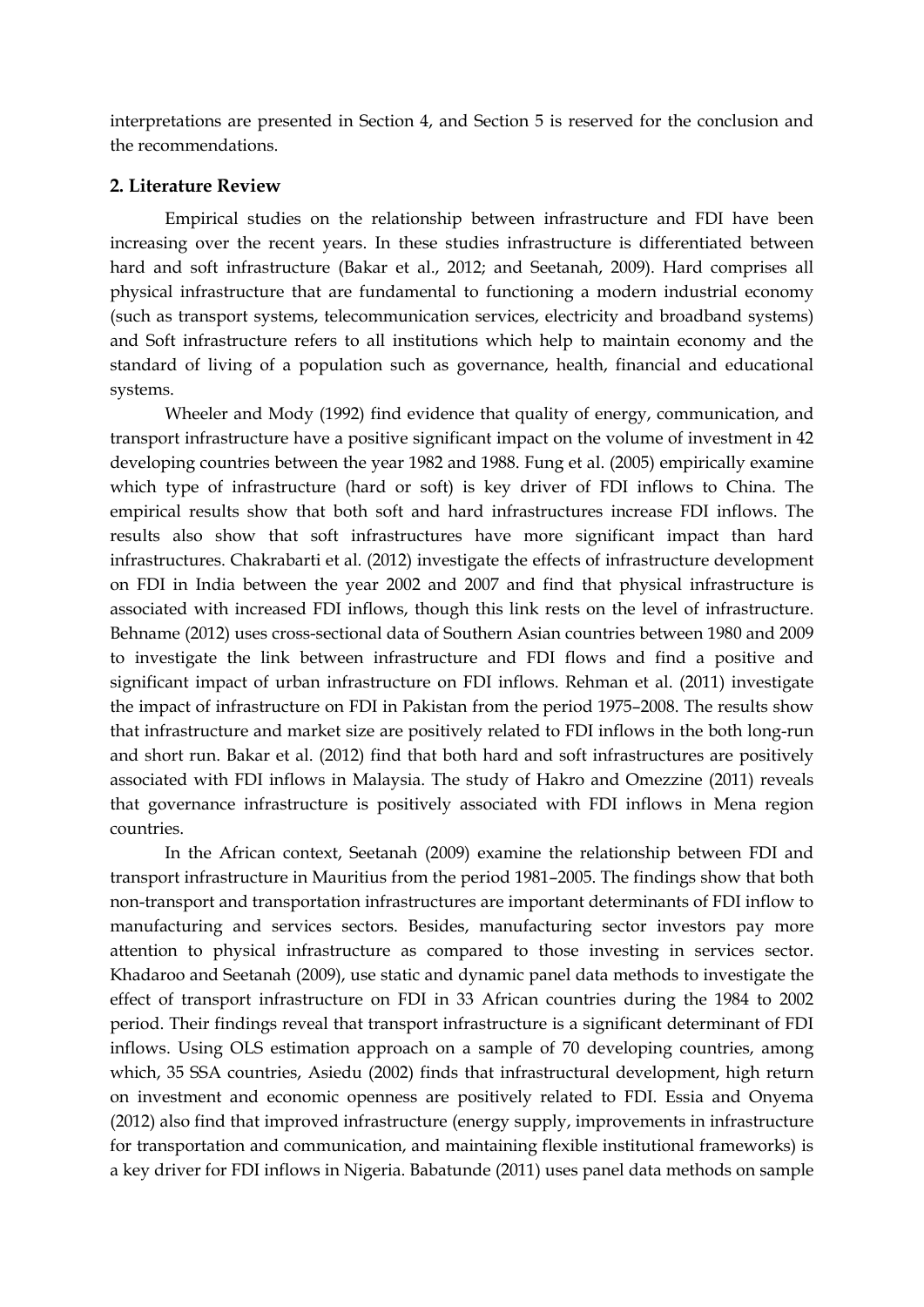of Sub-Saharan African countries over the period 1980 and 2003 and finds that an increase in trade openness, infrastructure and GDP per capita increases FDI inflows. Wekesa et al. (2017) employ ARDL method to investigate the effects of transport, energy, communication and water and waste infrastructure development on FDI inflows in Kenya. The findings reveal that improved transport infrastructure, communication infrastructure, water and waste infrastructure are important determinants of FDI inflows into Kenya. Jaiblai and Shenai (2019) explore the determinants of FDI in 10 Sub-Saharan economies. Using a set of crosssectional data over the period 1990–2017, the results show that higher FDI inflows are attracted by countries with better infrastructure.

To summarize, review of the literature on relationship between infrastructure and FDI inflows found a positive and significant role of infrastructure in inviting FDI inflows. Nevertheless, studies neglected developing countries individual cases particularly middle income developing country like Cameroon. Therefore, this study seeks to fill in this gap and hence adds in literature on the determinants of FDI inflows.

## **3. Empirical Analysis**

## *3.1 Data*

This study aims to investigate the impact of infrastructure development on FDI in Cameroon. The study uses annual secondary data spanning from 1984 to 2014. The Data are obtained from the World Bank's World Development Indicators (WDI, 2018) and the United Conference on Trade and development (UNCTAD, 2018).

The dependent variable is the ratio of FDI net inflows over Gross Domestic Product (FDI) and the independent variable is infrastructure. In this study three indicators of infrastructure are used namely; Communication Infrastructure (CI) which is proxied by fixed telephone subscription per 100 people; Energy Infrastructure (EI) which is measured by Electric power consumption per kWh and Transport Infrastructure (TI) which is captured by Rail lines. The choice of these infrastructural indicators is based on the fact that they are fundamental infrastructures that help the productive sector in the Cameroonian economy. Communication infrastructure is a measure of availability and cost of telecommunication, which is important for Multinationals Enterprises (MNEs) to coordinate cross-border activity. Energy Infrastructure is important for efficiency in industrial sector. Transport infrastructure is crucial for access to the new market and reduces operational cost.

From literature, it has been proven that the availability and the quality of infrastructure is a relevant determinant in the foreign investment decisions. Thus, better infrastructural facilities reduce the transaction cost and hence improve the investment climate. It is expected that communication, transport and energy infrastructures are positively related to the FDI. The description of the variable employed in the study and their source is presented in the Table 1 below.

| Variables | Description                                       | Source               |
|-----------|---------------------------------------------------|----------------------|
| FDI       | Foreign direct investment, net inflows (% of GDP) | <b>UNCTAD</b> (2017) |
| CI        | Fixed telephone subscriptions (per 100 people     | WDI (2017)           |
| ЕI        | Electric power consumption (kWh per capita)       | WDI (2017)           |
| TI        | Rail lines (total route-km)                       | WDI (2017)           |

**Table 1.** Description of the variables and sources.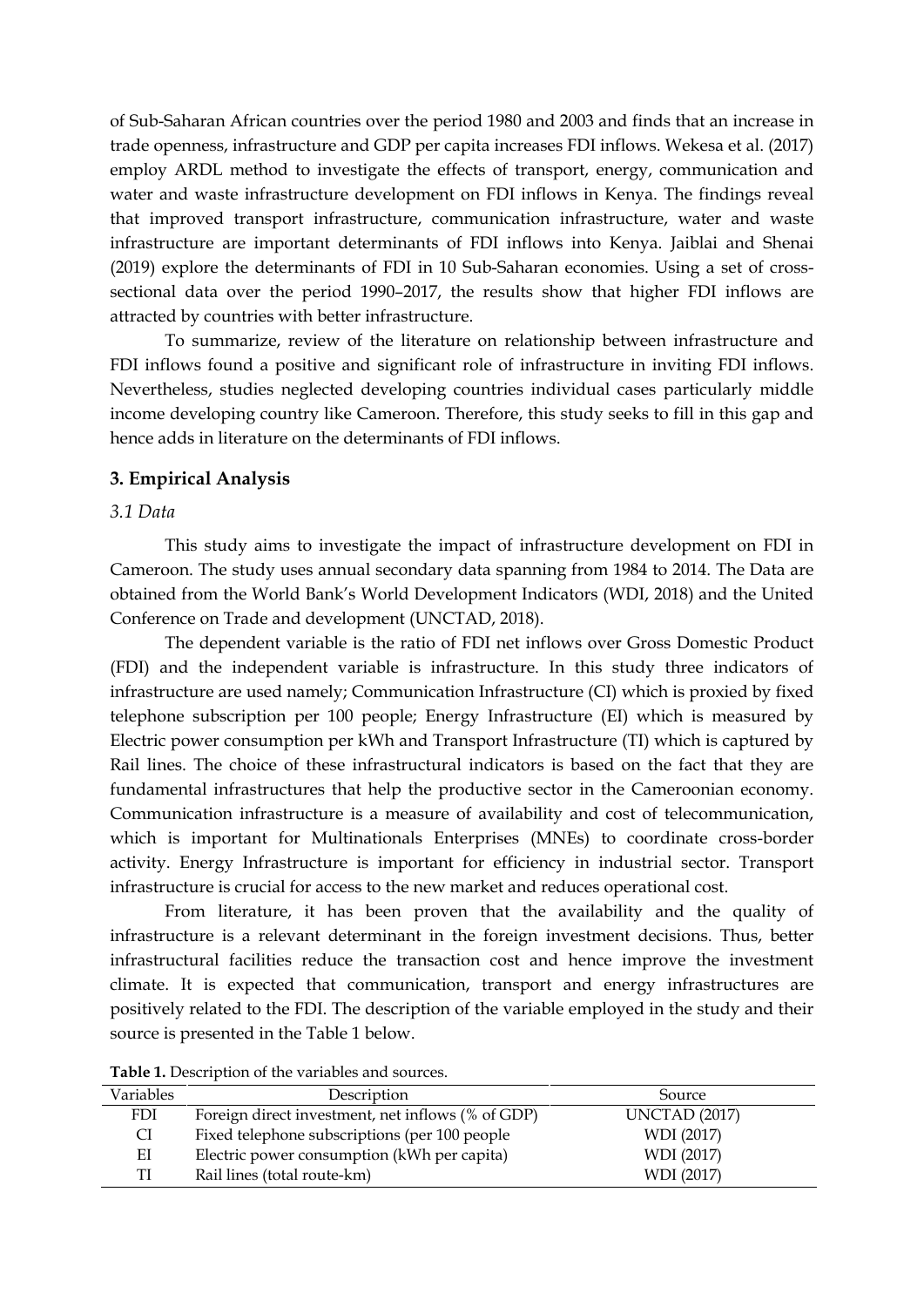#### *3.2 Methodology*

The aim of this study is to investigate the impact of transport, energy and communication infrastructure on FDI inflows in Cameroon. The hypothesis is that with better infrastructure, a middle-income country like Cameroon is more attractive to foreign investments.

The model for the research is specified as below:

$$
FDI_t = \alpha_0 + \alpha_1 TI_t + \alpha_2 EI_t + \alpha_3 CI_t + \varepsilon_t
$$
\n<sup>(1)</sup>

Where  $FDI$  is the foreign direct investment, net inflows (% of GDP);  $TI$  is the Transport Infrastructure; EI is the Energy Infrastructure; CI is Communication Infrastructure.  $\alpha_0$  is the Intercept;  $\alpha_1, \ldots, \alpha_n$  are the coefficients;  $\varepsilon$  is the error term and t the time.

This study employs the Autoregressive Distributed Lags (ARDL) developed by Pesaran and al. (2001). The choice of this method is justified by the following advantages: Firstly, the ARDL is more flexible and presents the advantage of being applicable when all variables are I (0), I (1), or are mutually integrated (Pesaran et al, 2001). Secondly, the ARDL is robust in the case of small size (Solarin and Shahbaz, 2013). Thirdly by applying the ARDL method we obtain unbiased estimators in the long run model (Harris and Sollis 2003). Considering the above benefits of ARDL approach to cointegration, the following unrestricted error correction model is specified as follows:

$$
\Delta FDI_t = \alpha_0 + \sum_{i=1}^n \alpha_1 \Delta FDI_{t-i} + \sum_{i=1}^n \alpha_2 \Delta TI_{t-i} + \sum_{i=1}^n \alpha_3 \Delta EI_{t-i} + \sum_{i=1}^n \alpha_4 \Delta CI_{t-i} + \vartheta_1 FDI_{t-1} + \vartheta_2 TI_{t-1} + \vartheta_3 EI_{t-1} + \vartheta_4 CI_{t-1}
$$
\n(2)

Where  $\Delta$  is the first difference operator; *n* is the optimal lag length;  $\alpha_1$ ,  $\alpha_2$ ,  $\alpha_3$  and  $\alpha_4$ represents the short run dynamics and  $\vartheta_1$ ,  $\vartheta_2$ ,  $\vartheta_3$  and  $\vartheta_4$  represents long run elasticities.

Before applying the ARDL approach of Pesaran and al. (2001), it is imperative to carry out the stationarity test in order to be sure that no variable is integrated into a higher order than 1. In this study, the unit root test of Augmented Dickey-Fuller (ADF) and Phillips-Perron (PP) test statistic are used. After this, cointegration test will be carried out using ARDL Bounds Test approach to cointegration. The null hypothesis assumes no cointegration among variables. The rule of ARDL Bounds test of cointegration states that the null hypothesis should be rejected if the value of the F-statistic is greater than the upper bounds value and accepted if the F-statistic is less than the lower bounds. The ARDL cointegration test will be said to be inconclusive if the F-statistic falls between the lower and upper bound. Once the existence of cointegration is established, the final step is the regression of the longand the short run coefficients of the ARDL model. Since the study utilizes time series data with 31 years of observation, the model lag length was determined using Schwartz–Bayesian Information Criterion (SBIC).

The short run dynamic relationship is given as below:

$$
\Delta FDI_t = \alpha_0 + \sum_{i=1}^n \alpha_1 \Delta FDI_{t-i} + \sum_{i=1}^n \alpha_2 \Delta TI_{t-i} + \sum_{i=1}^n \alpha_3 \Delta EI_{t-i} + \sum_{i=1}^n \alpha_4 \Delta CI_{t-i} + \gamma_1 ECM_{t-1} + \mu_t
$$
(3)

Where  $\gamma$  is the speed of adjustment parameter and  $ECM$  represent error correction term derived from the estimated cointegration model as given in equation (2).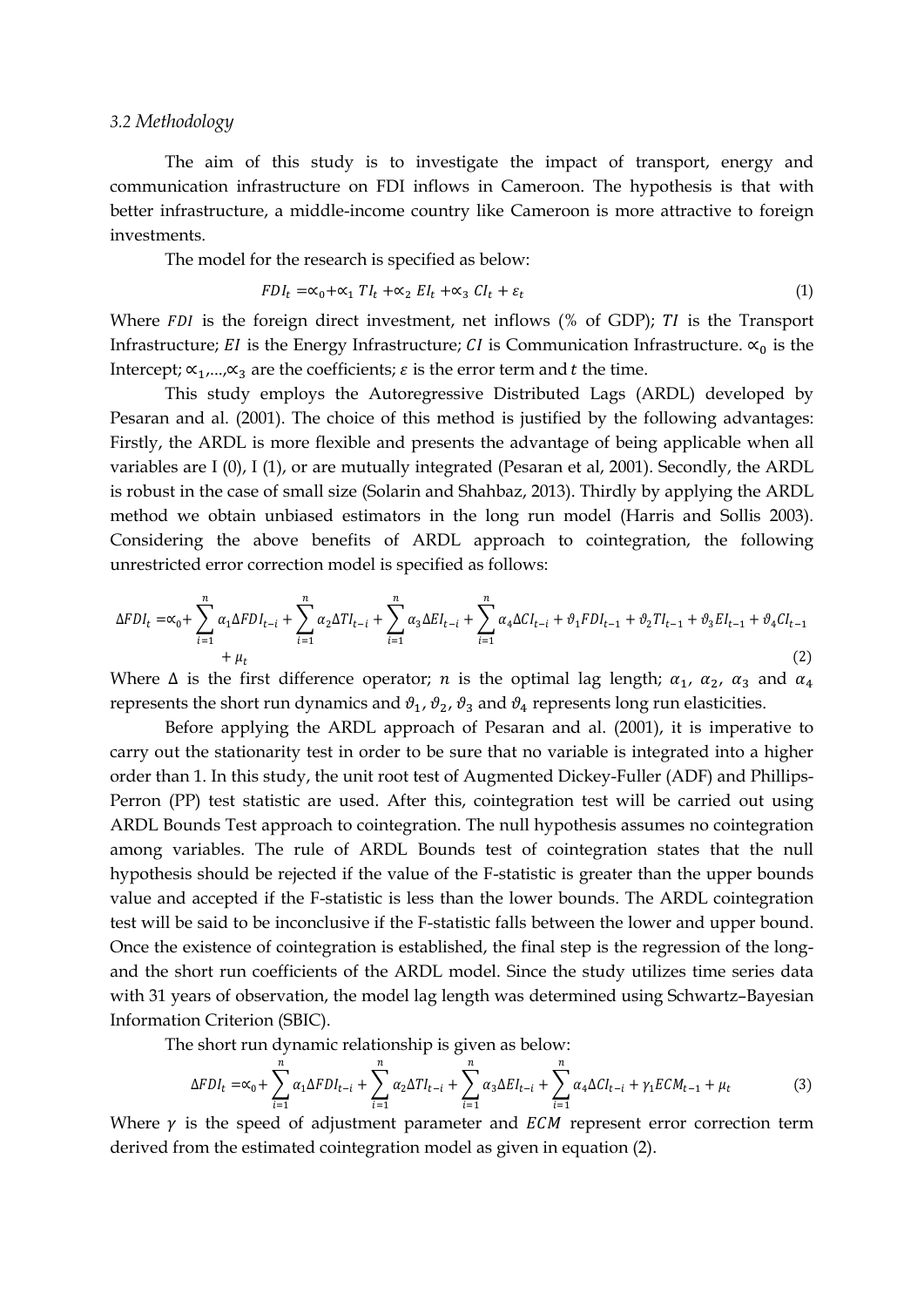## **4. Empirical Results and Discussion**

## *4.1 Unit Root Test*

Before applying the ARDL approach to cointegration, the Augmented Dickey–Fuller (ADF) test and Phillips-Perron (PP) test statistic were done at levels and differences to determine the order of integration. Results of unit roots under Augmented Dickey–Fuller (ADF) and Phillips-Perron tests are summarized in Table 2. As results reveal, FDI is stationary at level while transport infrastructure (TI), communication infrastructure (CI) and energy infrastructure (EI) are stationary at the first difference. This means that FDI is I(0) while TI, CI and EI are I(1), which directs to pursue the ARDL bound testing approach to check the existence of a long-run relationship among the variables.

| Variables  | <b>Augmented Dickey Fuller</b> |            | Phillip Perron |           |            |             |
|------------|--------------------------------|------------|----------------|-----------|------------|-------------|
|            | Level                          | First      | Order of       | Level     | First      | Order of    |
|            |                                | Difference | Integration    |           | Difference | Integration |
| <b>FDI</b> | $-4.895*$                      | $-10.942*$ | I(0)           | $-4.958*$ | $-14.689*$ | I(0)        |
| СI         | $-2.131$                       | $-6.243*$  | I(1)           | 4.605     | $-6.352*$  | I(1)        |
| ЕI         | $-0.801$                       | $-5.181*$  | I(1)           | $-1.053$  | $-5.288*$  | I(1)        |
| TI         | $-1.294$                       | $-5.836*$  | I(1)           | $-1.241$  | $-5.872*$  | I(1)        |
|            |                                |            |                |           |            |             |

**Table 2.** Unit Root Test

\* Indicates statistical significance at 1 % level.

## *4.2 Bounds Test Approach to Cointegration*

To determine the existence of cointegration between the dependent and independent variables, this study applied the Bound testing approach proposed by Pesaran and al. (2001). The results show that computed value of F-statistics (8.5) is greater than the upper bound critical value (Table 3). Therefore, the H0 assumption of absence of cointegration is rejected which implies that there is a long-run relationship among the variables.

| Critical Value Bounds | Lower bound value | Upper bound value | Computed F-statistics |
|-----------------------|-------------------|-------------------|-----------------------|
| $1\%$                 | 4.29              | 5.61              |                       |
| 2.5%                  | 3.69              | 4.89              |                       |
| 5%                    | 3.23              | 4.35              |                       |
| 10%                   | 2.72              | 2 77              |                       |

**Table 3.** Result of ARDL Bounds Test Approach to Cointegration

Source: Authors' computation

#### *4.3 Long- and short-run estimations*

The results of the impact of the infrastructure development on FDI are reported and discussed in this sub-section. The results of long-run and short-run estimations are presented in Table 4 and 5. The optimal lag-length selected for model is ARDL (1, 0, 0, 0). The overall performance of model is valid, as the prob (F-statistic) value integrated in Table 4 is statistically significant. The coefficient of determination (R-squared) is 0.39 for the model, indicating that all the independent variables as a group explain 39 % of the total variations in FDI.

The results from the Tables 4 and 5 indicate that the coefficient of communication infrastructure is positive and significant in both the long run and the short run. All things being equal, a 5% increase in fixed telephone subscriptions increases FDI inflows to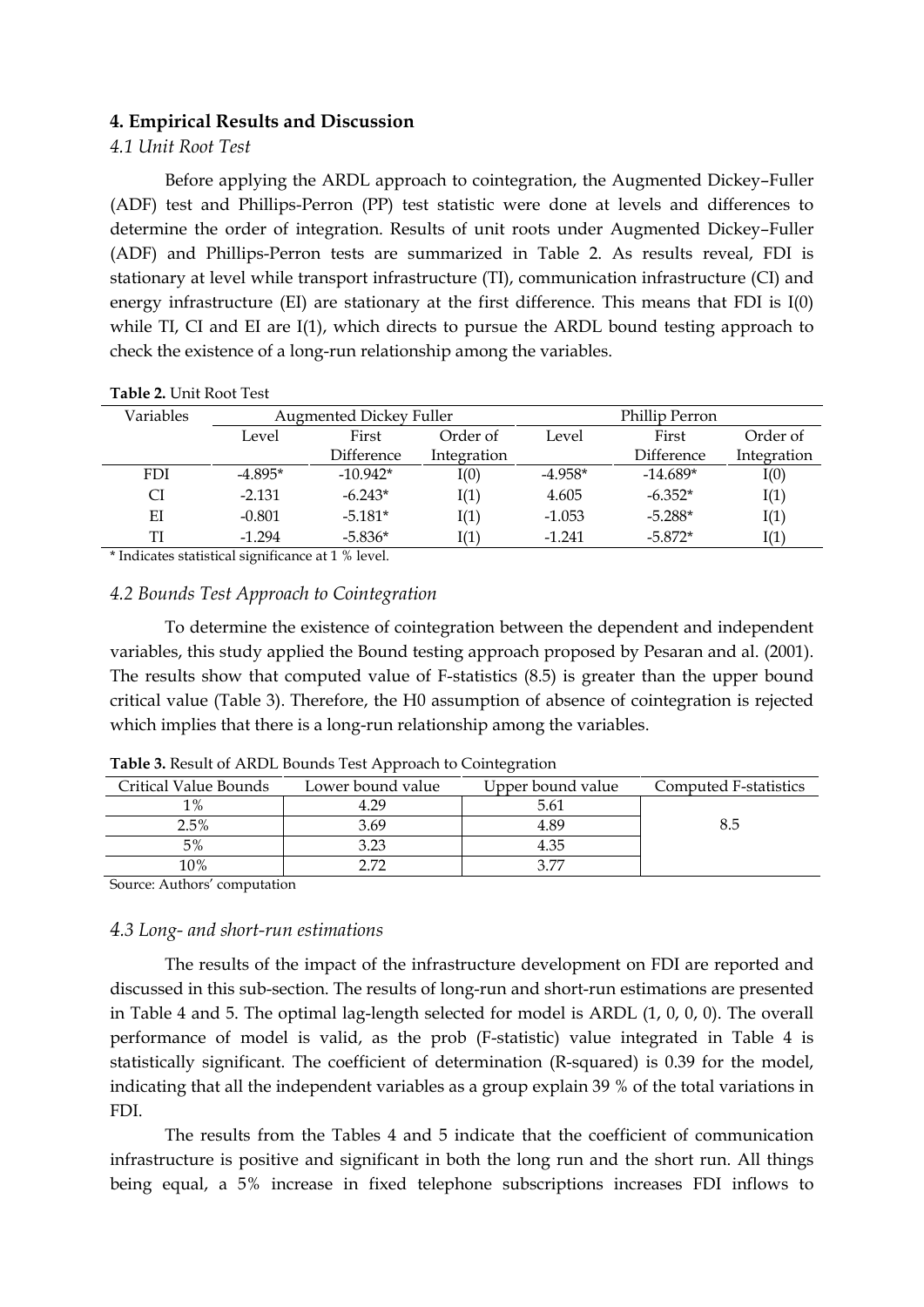Cameroon by 0.69% and 0.77% respectively in the long run and in the short run. This result could be due to the increase of public private partnerships investments in ICT sector. These findings are in line with the findings of Wekesa et al. (2017) which reveal that FDI communication infrastructure is positively associated with FDI inflows in Kenya. The coefficient of energy infrastructure enters negatively and significantly in all estimated models in both the long run and the short run, implying that electricity power consumption significantly reduces the attraction of FDI in Cameroon. The negative effects of energy infrastructure could be the results of unreliable power supply, decrepit metering systems, burgeoning illegal connections, and outmoded billing software which deteriorate the energy quality and supply. Additionally, investment climate surveys noted that firms in Cameroon encountered around 128 outages in 2009, almost as twice the average for Africa's middleincome countries, enduring blackouts of four hours each time (Dominguez-Torres and Foster, 2011). The results also show that the coefficient of transport infrastructure is not statistically significant in both the long run and short run, meaning that transport infrastructure has no effect on FDI in Cameroon. This result may partly be due to the lack of competition and inadequate operating quality in railways system, poor quality of the railways infrastructure with a narrow gauge of 1,000 mm.

| Variable | Coefficient                                                 | Std Error | t-statistic | Prob  |
|----------|-------------------------------------------------------------|-----------|-------------|-------|
|          | $0.696**$                                                   | 0.326     | 2.13        | 0.043 |
| EI       | $-3.567*$                                                   | 1.847     | $-1.93$     | 0.065 |
| TI       | $-0.212$                                                    | 5.375     | $-0.04$     | 0.969 |
| Constant | 23.093                                                      | 39.624    | 0.58        | 0.565 |
|          | Notes: (1) *** $p < 0.01$ , ** $p < 0.05$ and * $p < 0.1$ . |           |             |       |

|  |  | Table 4. Long-run estimation |
|--|--|------------------------------|
|--|--|------------------------------|

(2) R-squared = 0.5403, adjusted R-squared = 0.3931, F (4, 25) = 5.72, p = 0.006.

| Variable  | Coefficient | <b>Std Error</b> | t-statistic | Prob  |  |
|-----------|-------------|------------------|-------------|-------|--|
| $ECM(-1)$ | $-0.5715$   | 0.192            | $-5.80$     | 0.000 |  |
|           | $0.778**$   | 0.377            | 2.06        | 0.050 |  |
| EI        | $-3.989*$   | 2.148            | $-1.86$     | 0.075 |  |
|           | $-0.237$    | 6.012            | -0.04       | 0.969 |  |
|           |             |                  |             |       |  |

**Table** 5**.** Short-run estimation

Note: \*\*\* p < 0.01, \*\* p < 0.05 and \* p <0.1; EI and TI are in log

For the purpose of goodness of fit of the ARDL models, the diagnostic and the stability tests are conducted. The diagnostic tests include the Durbin Watson statistic, test for omitted variables, model specification, serial correlation, model fit and test for homoscedasticity (see Table 6). The Durbin Watson statistic of 1.76 lies in the indecision quadrant (is closer to 2 and far from the extreme values, 0 and 4); hence, the model is considered as having no serial correlation problem. Applying White's test, the error term was found to be homoscedastic with a calculated chi-square value of 8.01 with probability 0.888, implying that the null hypothesis of constant variance could not be rejected at 5 % level of significance, as the probability was greater than 0.05 (see Table 6). Model specification tests were checked using the Ramsey's test (RESET) and the null hypothesis is that the model had no omitted variables. The test results indicated that there is no evidence of model misspecification, while a test of model specification showed that the model is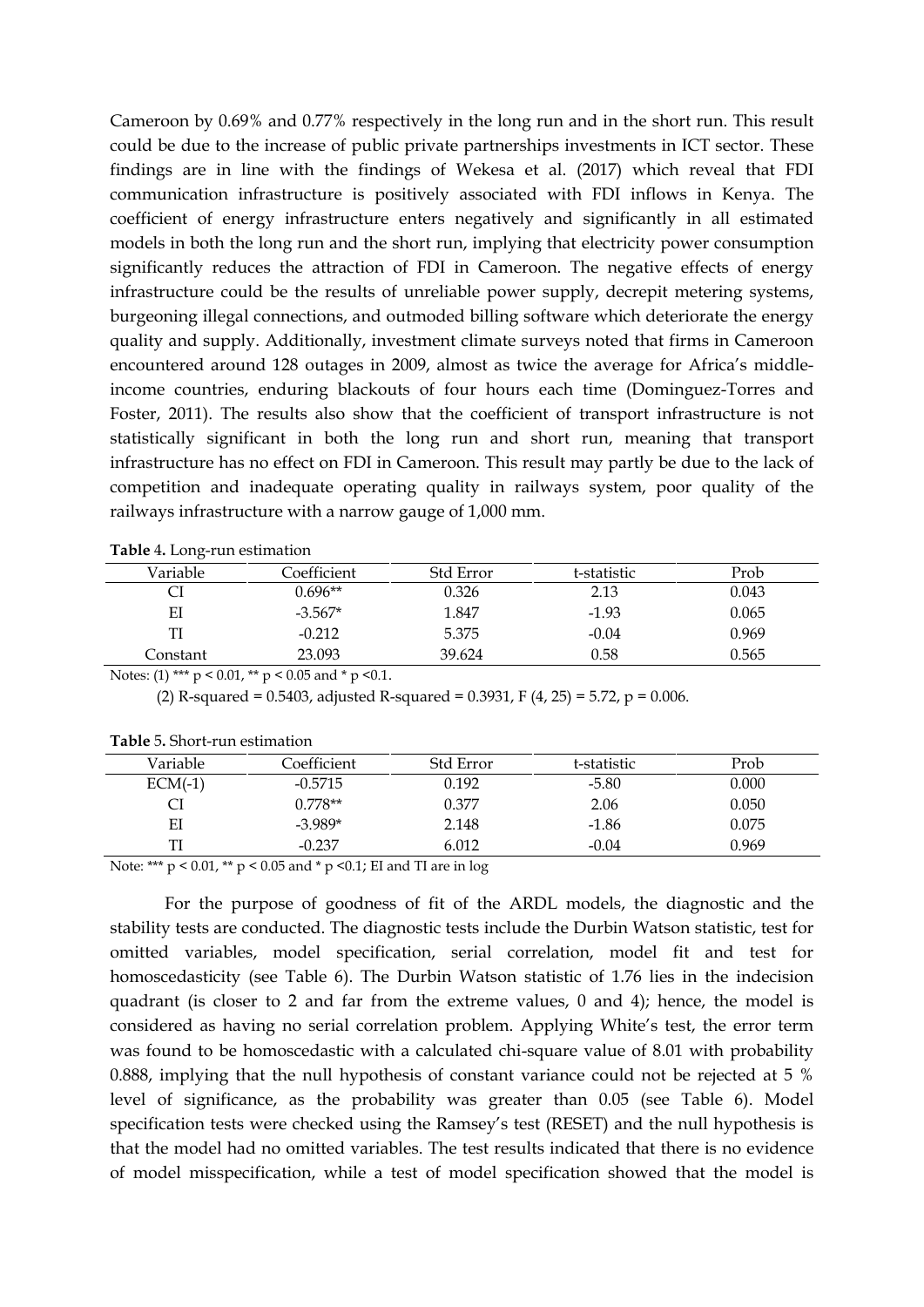specified appropriately. The stability of the estimated coefficient of ECM is also tested by using the cumulative sum of recursive residual (CUSUM) and cumulative sum of squares of recursive residual (CUSUMQ) methods. The Figures 1 and 2 show that parameter constancy in the model is maintained for the entire study period (see Figures 2 and 3).

| Table 6. Summary of Diagnostic Tests Results |                                    |             |         |  |  |
|----------------------------------------------|------------------------------------|-------------|---------|--|--|
| Diagnostic Tests                             | Description                        | t-statistic | p-value |  |  |
| <b>Breush-Godfrey LM Test</b>                | <b>Test for Serial Correlation</b> | 0.538       | 0.4632  |  |  |
| <b>Ramsey Reset Test</b>                     | Test for omitted variables         | 0.46        | 0.7122  |  |  |
| Durbin-Watson Test                           | Test for serial correlation        | 1.764       |         |  |  |
|                                              |                                    |             |         |  |  |
|                                              | presence of collinearity)          |             |         |  |  |
| Link Test                                    | Test for model fit                 | $-0.35$     | 0.727   |  |  |
| White Test                                   | 8.01                               | 0.8888      |         |  |  |



**Figure 2.** CUSUM Test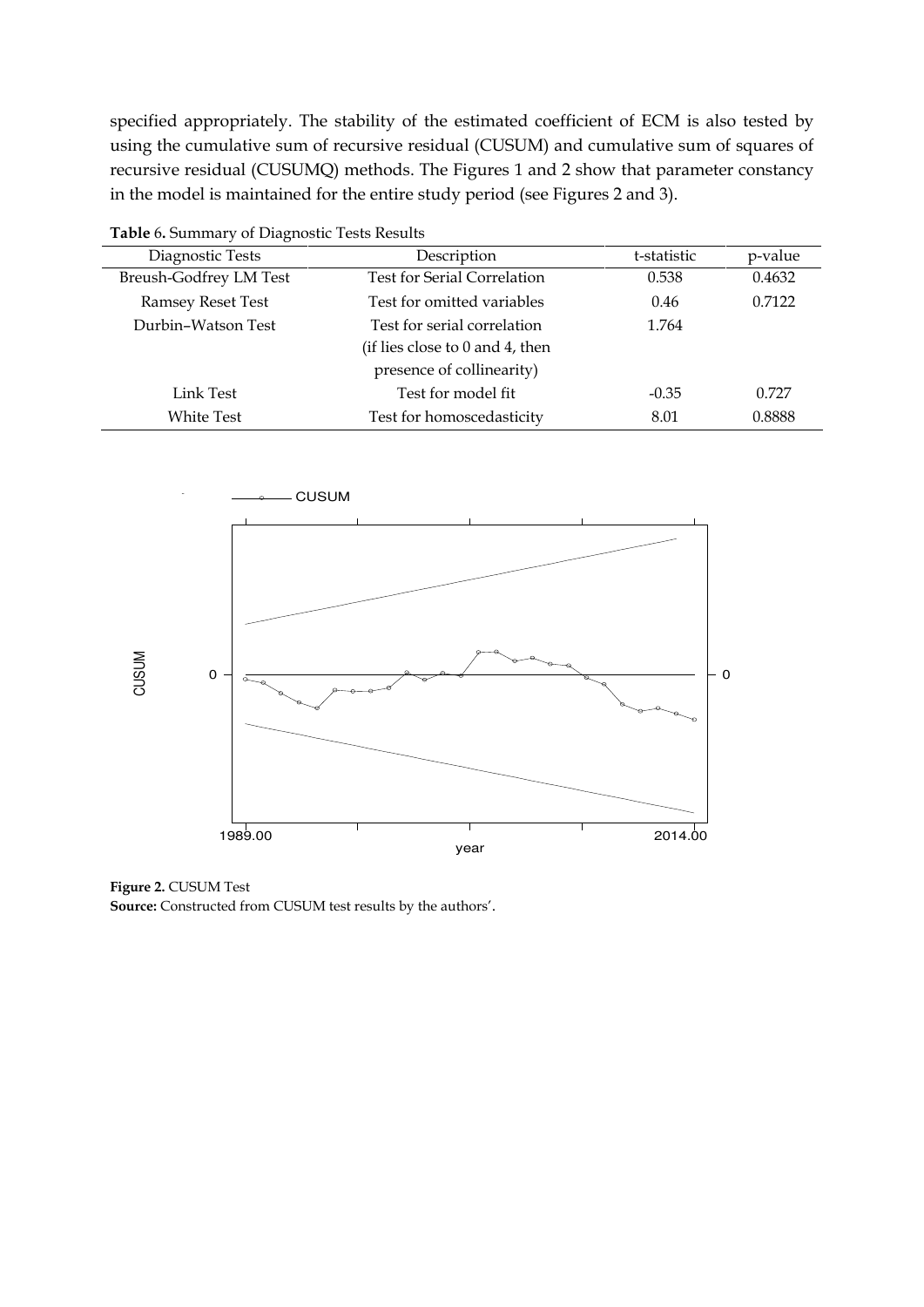

**Figure 3.** CUSUM Squared Test **Source:** Constructed from CUSUM test results by the authors'.

## **5. Conclusion and policy implications**

This study investigates the relationship between infrastructure development and foreign direct investment in Cameroon from 1984 to 2014. For this purpose, Augmented Dickey-Fuller and Phillip Perron tests were used to check the variables stationarity, and an ARDL Bound testing approach to cointegration was applied to check the dynamic relationship among the study variables with short-run and long-run analysis. The results from ARDL approach revealed that communication infrastructure promotes FDI in Cameroon. Afterwards, energy infrastructure has adverse effects on FDI in Cameroon. At last, transport infrastructure is not relevant to FDI. The findings suggest that the impact of infrastructure development on FDI is sensitive to the infrastructure measure used. The results also suggest that infrastructure plays a major role in attracting FDI inflows in Cameroon as evidenced by communication and energy infrastructures which significantly impact the FDI. **Example 12**<br> **Example 20**<br> **Example 20**<br> **Example 3.** CUSUM Squared Test<br> **Source:** Constructed from CUSUM<br> **5.** Conclusion and policy<br>
This study investiga<br>
foreign direct investment ir<br>
Dickey-Fuller and Phillip Pe<br>
ARD

From a policy perspective, the following recommendations should be implemented to improve the quality of infrastructure for attracting FDI in Cameroon. First, government together with private sector should continue to invest in railways infrastructure and improve the governance capacity in the railway sector. Second, government policy makers need to speed up the development of its hydropower sites and develop renewable energy sources in order to increase the domestic power efficiency and capacity. Third, Cameroonian government should strengthen and improve the quality of ICT goods and services through the public private partnerships investment in the ICT sector. Fourth, The international organization such as African Development Bank, International Monetary Fund, European Union have to strengthen and pursuit their investments and partnerships in the